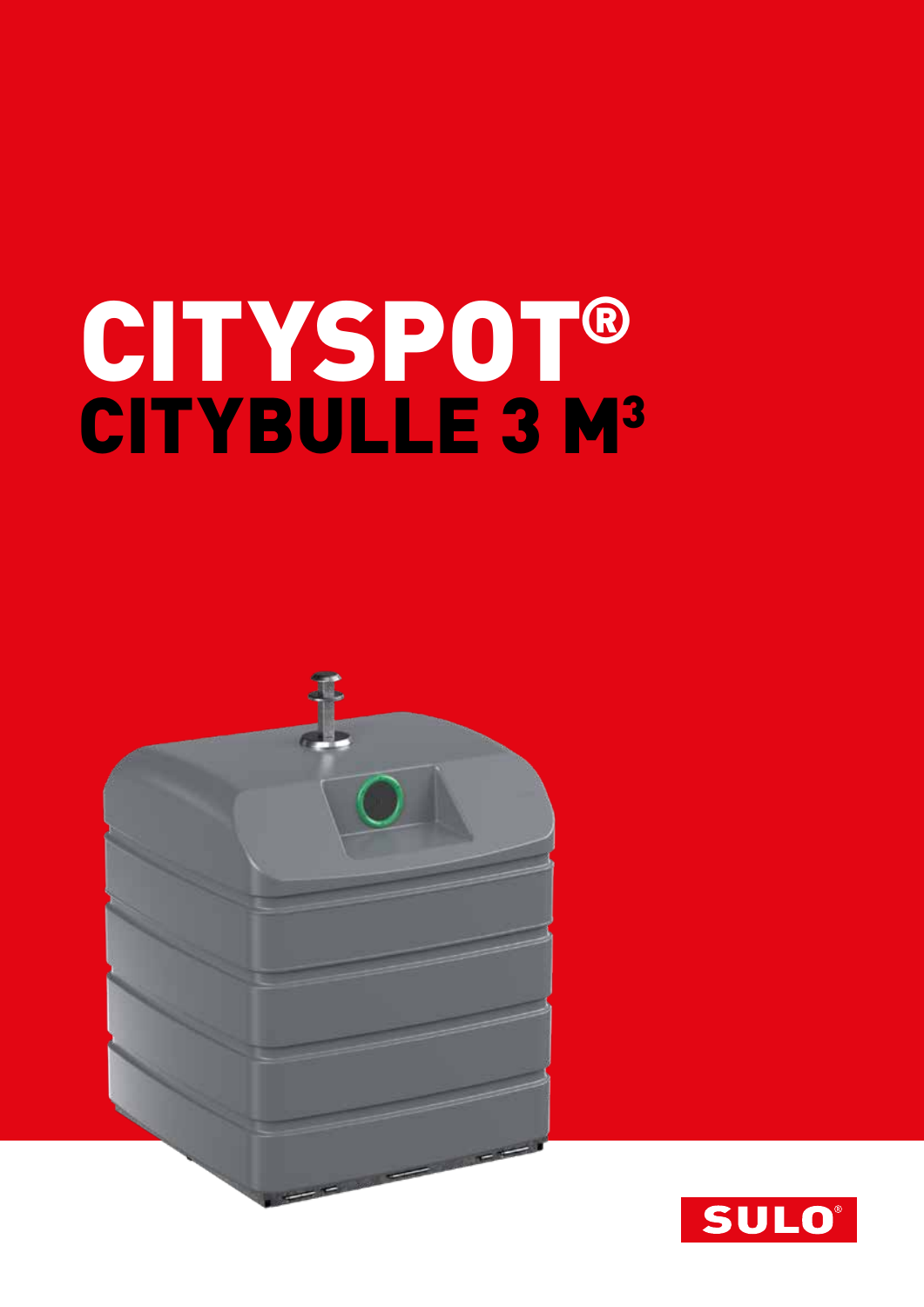

## EXTREMELY POPULAR AND VARIABLE Citybulle 3 m<sup>3</sup>

**Aproved over decades this variable recycling bank makes use of even the smallest spaces thanks to its optimal shape** 

- **Popular because of timeless design and** practical functionality
- Suitable for efficient use of the smallest areas for waste collection
- Easy configuration for all important waste sorting functions
- Multiple options to ease the use: e.g. noise reduction for glass, special flap for major consumers
- Easy to be used by people with limited mobility
- Smallest shape for  $3 \text{ m}^3$  volume available on the market



#### TECHNICAL SPECIFICATIONS



| Dimensions $\sim$ (mm)*            |      | Volumes*                        |      |
|------------------------------------|------|---------------------------------|------|
| A Width                            | 1400 | Useful Volumes ~ $[m^3]$        | 2.40 |
| <b>B</b> Height                    | 1600 | Unloaded weight (kg)            | 200  |
| C Depth                            | 1400 | Maximum weight (kg)             | 1200 |
| D Height from the ground           | 1450 | Space requirements $[m^2]$ 1,96 |      |
| E Height for reduced mobility 1180 |      |                                 |      |



Single Hook Kinshofer

B



#### Citybulle 3 m<sup>3</sup>

#### SLOT SYSTEMS



**Paper/ Cardboard** Sky Blue RAL 5015

RAL 6010-6018

Zink Yellow RAL 1018

COLOURS\*\*

#### LIFTING DEVICES





Big Producer Flap, Extended sorting instructions (no lock)

RAL 7011

PERSONALISATION



Sorting out instruction (example)

Pearl Grey Pantone Grey 6 C



\*\* all of the colours on demand



Flint Grey Pantone Q710-3-2

Chocolate Brow RAL 8019

Navy Blue Pantone 296 C



Big Producer Flap Glass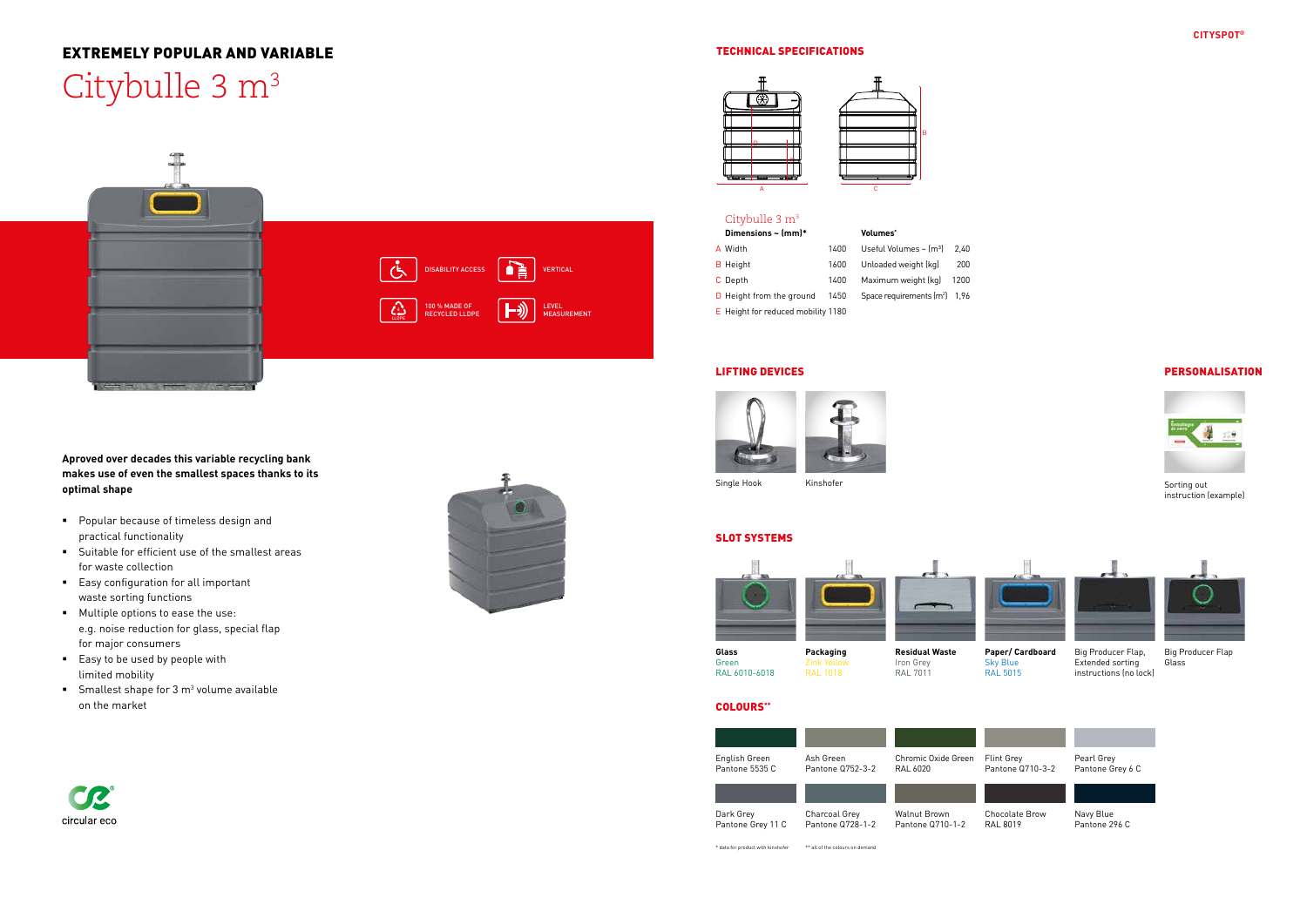|                                                         | 3 m <sup>3</sup>                           |
|---------------------------------------------------------|--------------------------------------------|
| <b>SERVICE</b>                                          |                                            |
| Pay as you throw billing                                | ۰                                          |
| <b>Access control</b>                                   |                                            |
| Level measurement                                       | m.                                         |
| <b>FRACTIONS</b>                                        |                                            |
| Regular waste RAL 7011                                  | 545 x 365 mm                               |
| Paper RAL 5015                                          | 115 x 350 mm                               |
| Packaging RAL 1018                                      | Standard orifice 115 x 350 mm              |
| <b>Cardboard RAL 5023</b>                               | 115 x 350 mm                               |
| Glass RAL 6010-6018                                     | Diameter 150 mm                            |
| <b>Extended sorting instructions</b><br><b>RAL 1018</b> | Big user flap with shutter<br>without lock |
| <b>Big user flap</b>                                    | 510 mm x 340 mm                            |
| <b>STANDARDS</b>                                        |                                            |
|                                                         | <b>NF EN 13071</b>                         |

### Cityspot® TECHNICAL INFORMATION



#### **CITYBULLE**

#### CITYBULLE

|                                                                          | 3 m <sup>3</sup>                                                                                                                                  |
|--------------------------------------------------------------------------|---------------------------------------------------------------------------------------------------------------------------------------------------|
| <b>TECHNICAL SPECIFICATIONS</b>                                          |                                                                                                                                                   |
| <b>Dimensions</b>                                                        | <b>Single Hook</b><br>Depth: 1560 mm,<br>Width: 1400 mm,<br>Height: 1600 mm<br>Kinshofer<br>Depth: 1400 mm,<br>Width: 1400 mm,<br>Height: 1600 mm |
| <b>Height of holes</b><br>from the ground                                | 1450 mm                                                                                                                                           |
| <b>Height of the openings</b><br>for reduced mobility from<br>the ground | 1180 mm                                                                                                                                           |
| <b>Useful volumes</b>                                                    | $2,40 \text{ m}^3$                                                                                                                                |
| <b>Unloaded weigth</b>                                                   | 200 kg                                                                                                                                            |
| Maximum weigth                                                           | 1200 kg                                                                                                                                           |
| <b>Lifting device</b>                                                    | Single Hook, Kinshofer                                                                                                                            |
| <b>Flap Opening Volume</b>                                               | Single Hook<br>simple flap: 61,2 litres,<br>Kinshofer double flap: 112 litres                                                                     |
| <b>INSTALLATION</b>                                                      |                                                                                                                                                   |
| <b>Space requirements</b>                                                | 1,96m <sup>2</sup>                                                                                                                                |
| <b>Transport</b>                                                         | 9 units per truck                                                                                                                                 |
| HANDLING, COMFORT AND FLEXIBILITY                                        |                                                                                                                                                   |
| <b>Compactor</b>                                                         |                                                                                                                                                   |
| <b>Reduce mobility</b>                                                   | П                                                                                                                                                 |
| Foot pedal                                                               |                                                                                                                                                   |
| Sound-proofing                                                           | Installation of an insulating polyethylene foam                                                                                                   |
| <b>EMPTYING</b>                                                          |                                                                                                                                                   |
| <b>Number of operators</b>                                               | ŧ                                                                                                                                                 |
| <b>Duration of emptying</b>                                              | $1-2$ min                                                                                                                                         |
| <b>Emptying system according prehension grip</b>                         | Single flap, vertical                                                                                                                             |